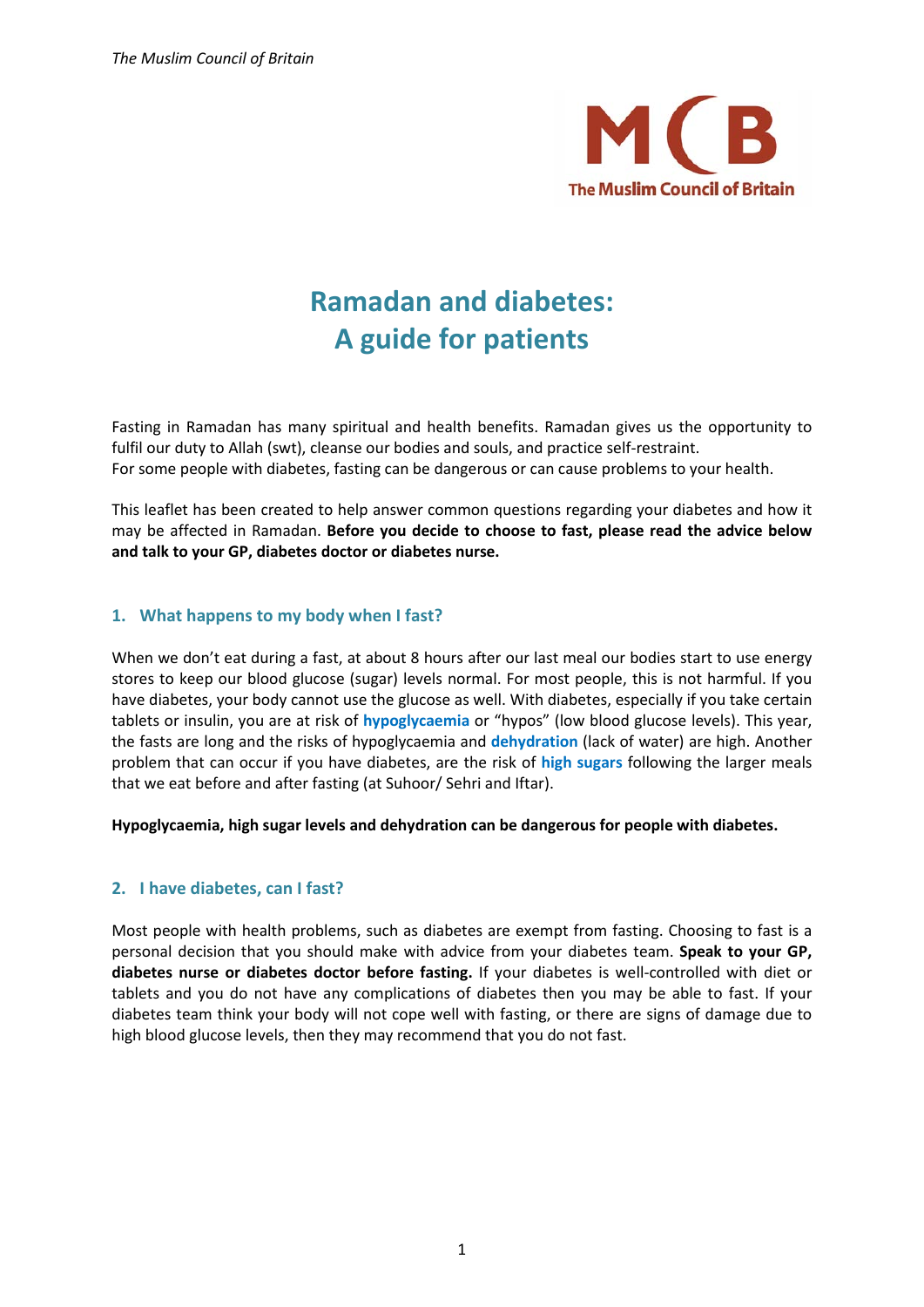#### **Fasting is not recommended in the following situations**:

- If you have type 1 diabetes
- If you use insulin injections more than two times a day
- If you use mixed insulin preparations, e.g. Novomix 30, Humulin M3
- If you have problems with frequent hypoglycaemia
- If you have had diabetic ketoacidosis or DKA (dangerous levels of ketones and acids in the blood) within the past six months
- If you have had a hospital admission for very high blood glucose within the last six months
- If you have had severe hypoglycaemia (low blood glucose) in the past six months
- If you have hypoglycaemia but do not have any symptoms
- If you have poor control of your diabetes [HbA1c > 75mmol/mol (or > 9%)]
- If you have complications of diabetes, such as problems with your kidneys, heart or poor vision
- If you have an acute illness, including a diabetic foot infection or foot ulcer
- If you are pregnant

**Remember,** if you cannot fast, you can complete your duties by offering charity or providing food to the poor. Speak to your local Imam for more information about this, or use Muslim charities such as Islamic Relief, Islamic Aid and Muslim Aid.

**Remember,** if you cannot fast this Ramadan, you may be able to make up the fast at a later date, perhaps during the winter months.

**If you do decide to fast, you must liaise with your diabetes team prior to Ramadan to ensure that you obtain the best support and advice to make the most of this blessed month, and to stay safe.**

# **3. I am pregnant and have diabetes, should I fast?**

If you are pregnant and have diabetes, you are exempted from fasting. **If you fast then you could put yourself and your unborn child at risk.** Remember that you can complete your duties by offering charity or providing food to the poor and you may be able to make up the fast at a later date.

# **4. I have diabetes and I want to fast, should I see my doctor?**

Yes, if you would like to fast then you must see a member of your diabetes team or your GP/practice nurse as soon as possible, if possible before Ramadan starts to discuss your diabetes control and whether it is safe for you to fast. Preparation is very important, especially if you are taking any medications and/ or insulin for your blood glucose control.

# **5. Should I continue to take my medications?**

Yes, it is **very important that you continue** to take your medications in Ramadan. However, some treatments, for example insulin and gliclazide may make your blood glucose go low (hypo). When you don't eat and take these types of treatments, you may be at greater risk of hypos. The dose and timings of your medications, especially insulin and gliclazide may need to be changed.

If you do not take your medications, due to the change of the type of foods eaten in Ramadan and timings of meals, you may be at risk of blood glucose levels getting high.

# **You MUST speak to your doctor or diabetes nurse about your diabetes treatment before Ramadan.**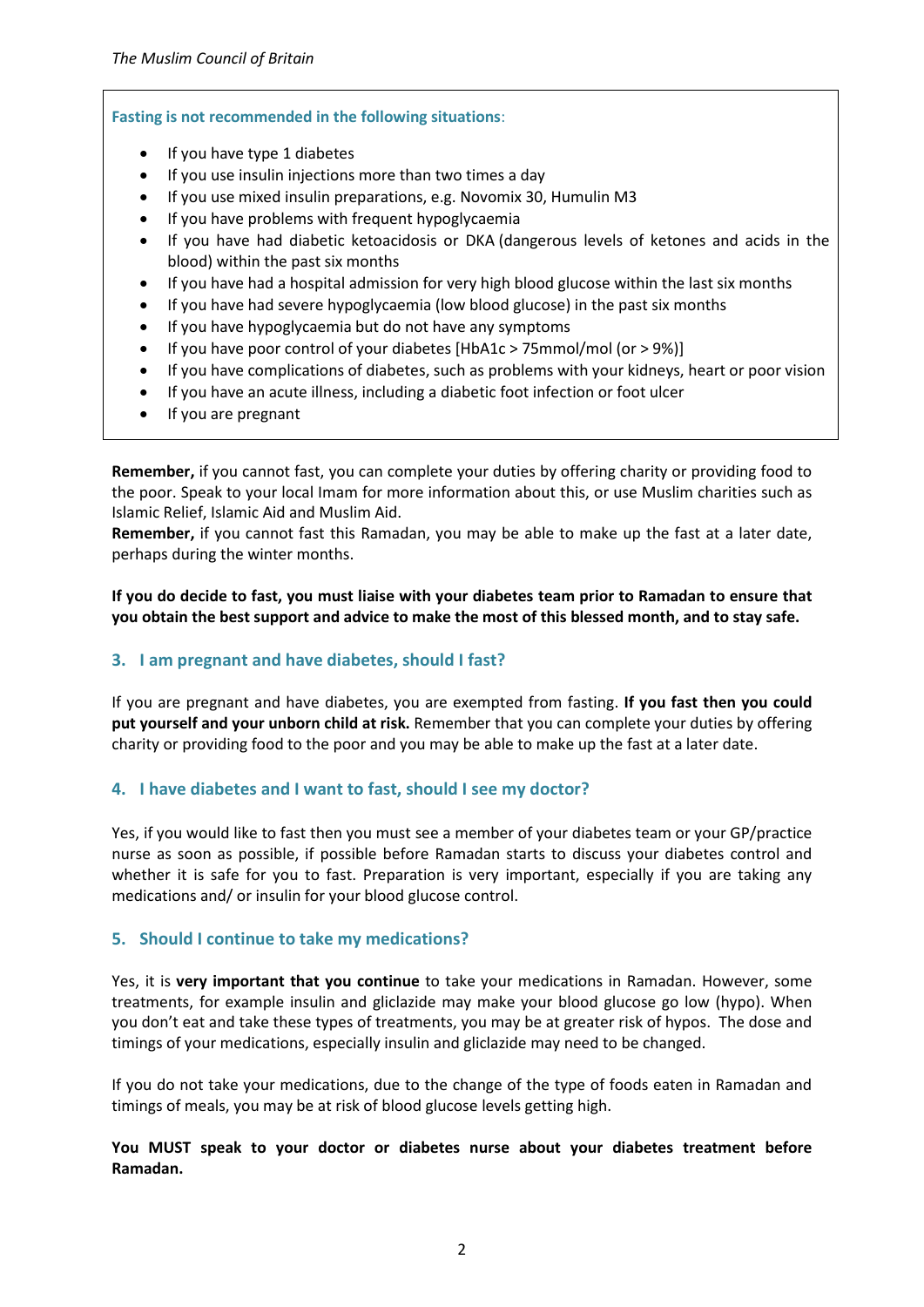# **6. What problems could I encounter in Ramadan with my diabetes?**

There are three main problems that can occur in Ramadan if you have diabetes:

• *Hypoglycaemia* **("hypos")** These are low blood glucose levels, below 4mmol/l.

• *High blood sugar (glucose) levels*

These can lead to health problems in the short and long term.

• *Dehydration*

This is when there is not enough water in your body. This can also happen if your blood glucose levels are too high. If you become dehydrated, your blood glucose levels can get higher and you can become very ill.

In the UK, Ramadan is now in the summer months and the length of fasts is very long (can be 17 hours long). Long fasts put you at higher risk of hypoglycaemia and dehydration. If the weather is hot you can also become dehydrated without drinking, which can make you ill. High blood glucose levels can also occur if you become dehydrated and/ or if you eat excessively at Suhoor or Iftar.

# **7. What is Hypoglycaemia or a Hypo?**

Hypoglycaemia or a "hypo" happens when your blood glucose levels become low (below 4.0mmol/l).

**Symptoms can vary from person to person, but can include:**

Feeling sweaty Feeling dizzy Feeling anxious or unwell Trembling and shaking Tingling of the lips Feeling hungry Going pale Palpitations/ heart racing

If you get these symptoms whilst you are fasting, immediately check your blood glucose level and be prepared that you may have to break your fast if you have hypoglycaemia.

# **8. How do I treat a hypo?**

#### **Your fast MUST END if:**

• Your blood glucose falls to below 3.5mmol at any time of the fast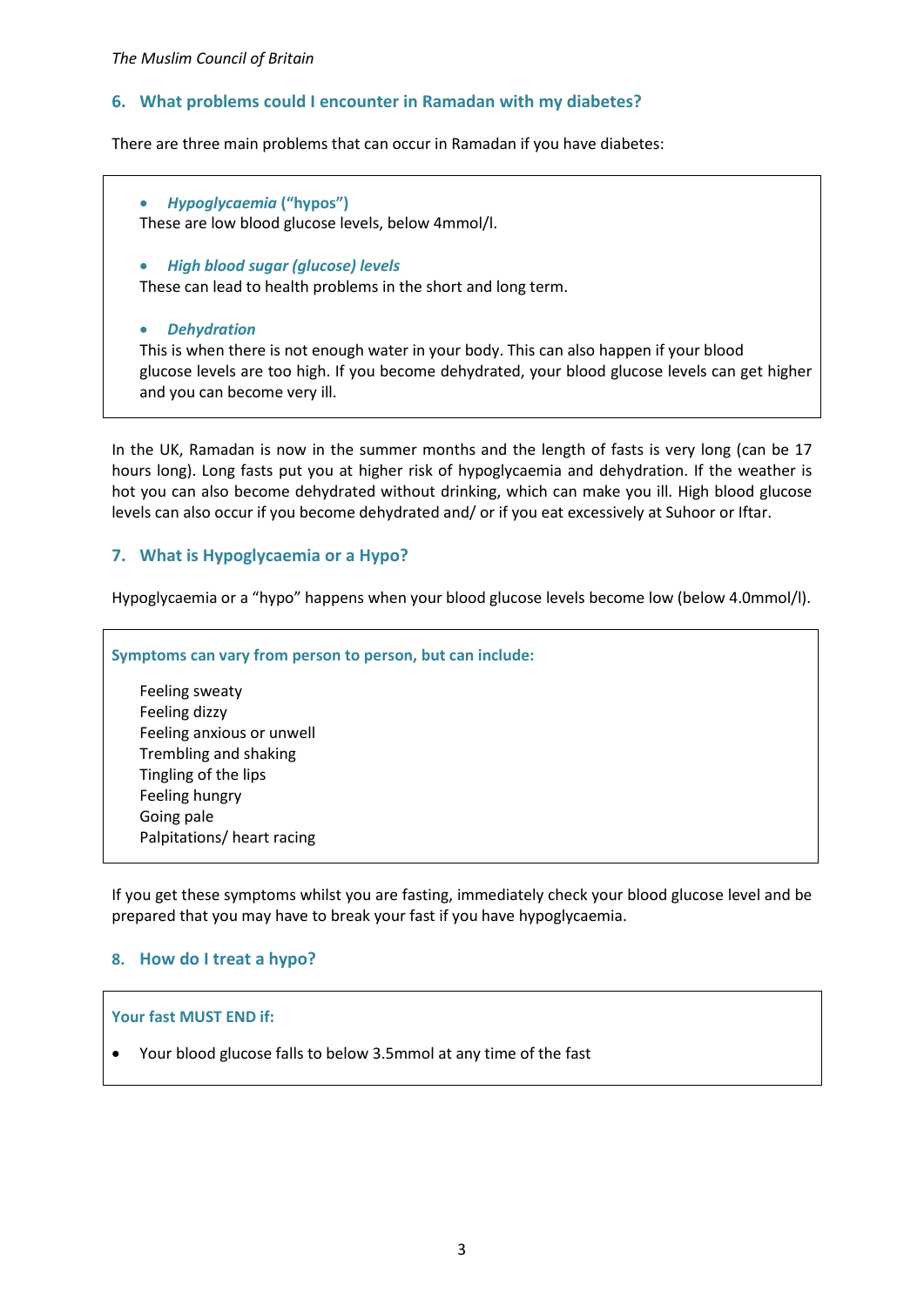**You must treat the hypoglycaemia immediately with one of the following:**

- A glass of Lucozade, fruit juice or non-diet drinks, like Cola
- 3 or more glucose/ dextrose or Lucozade tablets
- 5 sweets e.g. Jelly Babies
- glucose gel (available on prescription if you are treated with insulin)

The exact quantity will vary from person to person. Check your blood glucose after 15 minutes and if it is still low, repeat the treatment as above.

After you have treated the low blood glucose level, you must have a snack, such as a sandwich or a bowl of cereal.

**Never ignore the warning signs of hypoglycaemia, or you could become very unwell.** Low blood glucose levels are very dangerous and if untreated may lead to accidents, becoming unconscious or having a seizure.

# **9. What worrying signs should my family and friends look out for?**

Your family must know what signs to look out for if you get a hypo and be able to treat you, in case you become unwell and are not able to treat yourself.

Early signs include sweating heavily, trembling and shaking and going pale. Later signs include slurring your words, behaving oddly, being unusually aggressive or tearful, having difficulty in concentrating.

If you are still conscious and can swallow, someone can give you glucose gel if you have this.

If your hypo is more severe and you cannot treat it yourself or if you are unconscious, your family or friends should **call an ambulance immediately**.

# **10. Why are high blood sugar levels a problem during the fast?**

High blood glucose levels can occur if you eat a large amount of sugary foods at Suhoor or Iftar, if you do not take your medications or if you become unwell. High blood glucose levels can make you unwell, dehydrated and can lead to damage to the nerves, blood vessels and body organs, such as the kidneys and eyes. If blood glucose levels become very high, then you may become unconscious.

It is very important for you to continue to take your medications (although the doses and timings of your medication may need to be changed and you should see your doctor/nurse for this), that you eat sugary or fatty foods in moderation, that you make sure that you drink plenty of fluids between Iftar and Suhoor. **Do not fast if you are unwell.**

If you have Type 1 diabetes, there is a risk that your blood glucose levels may become too high and you can get dangerous levels of ketones and acids in your blood. This is known as diabetic ketoacidosis and is a very serious condition.

**Symptoms of high glucose levels:**

- Feeling very thirsty
- Passing a lot of urine
- Extreme tiredness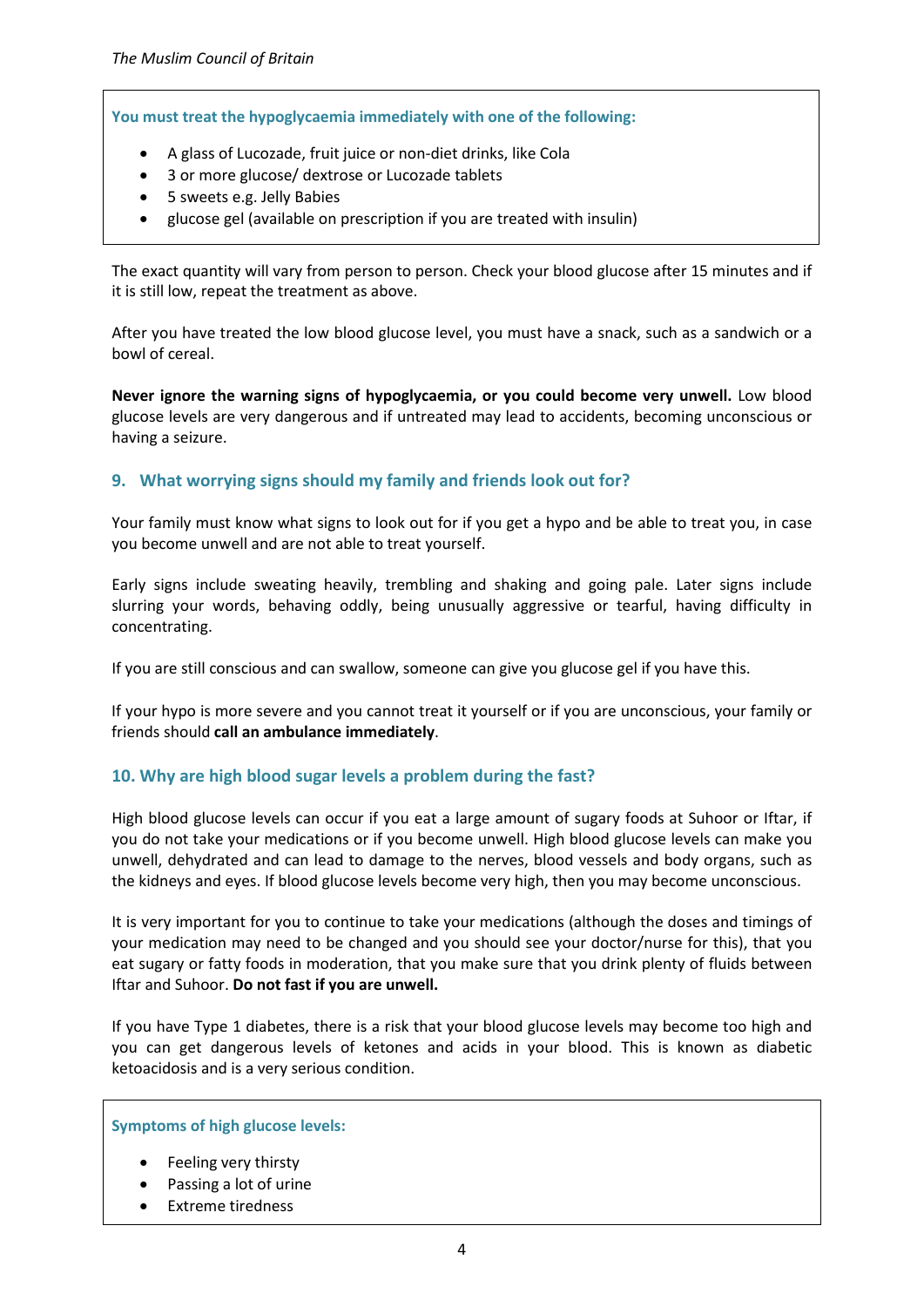#### *The Muslim Council of Britain*

You should check your blood glucose levels regularly when you are fasting and if you start to feel unwell.

#### **Your fast MUST END if:**

• Your blood glucose goes over 16mmol/l

# **If your blood glucose levels stay high and you have symptoms, speak to your doctor or diabetes nurse.**

# **11. Am I at risk of dehydration?**

This Ramadan, the fasts are longer and this means long hours without fluid intake.

The risks of dehydration are higher if you are:

- diabetic
- have high blood glucose levels
- elderly
- pregnant
- taking tablets called diuretics (often taken for high blood pressure)

The risk of dehydration is also worse in hot weather. **Make sure you drink plenty of sugar-free fluids**, such as water before you start the fast and between the times of Iftar and Suhoor. **Remember** tea, coffee and some fizzy drinks, such as cola, contain caffeine, which is a diuretic and will make you lose water as urine.

#### **Symptoms of dehydration include:**

- Dizziness
- Becoming disorientated
- Loss of consciousness
- Very little urine output

**If you get any of these symptoms you should break the fast and drink.**

# **12. If I fast, how should I stay safe?**

**Please see your doctor or diabetes nurse before Ramadan because your treatment for diabetes may need to be changed.** They may also advise you not to fast if you are on certain medications for your diabetes, if you have any health problems which can get worse or if you are at risk of hypos.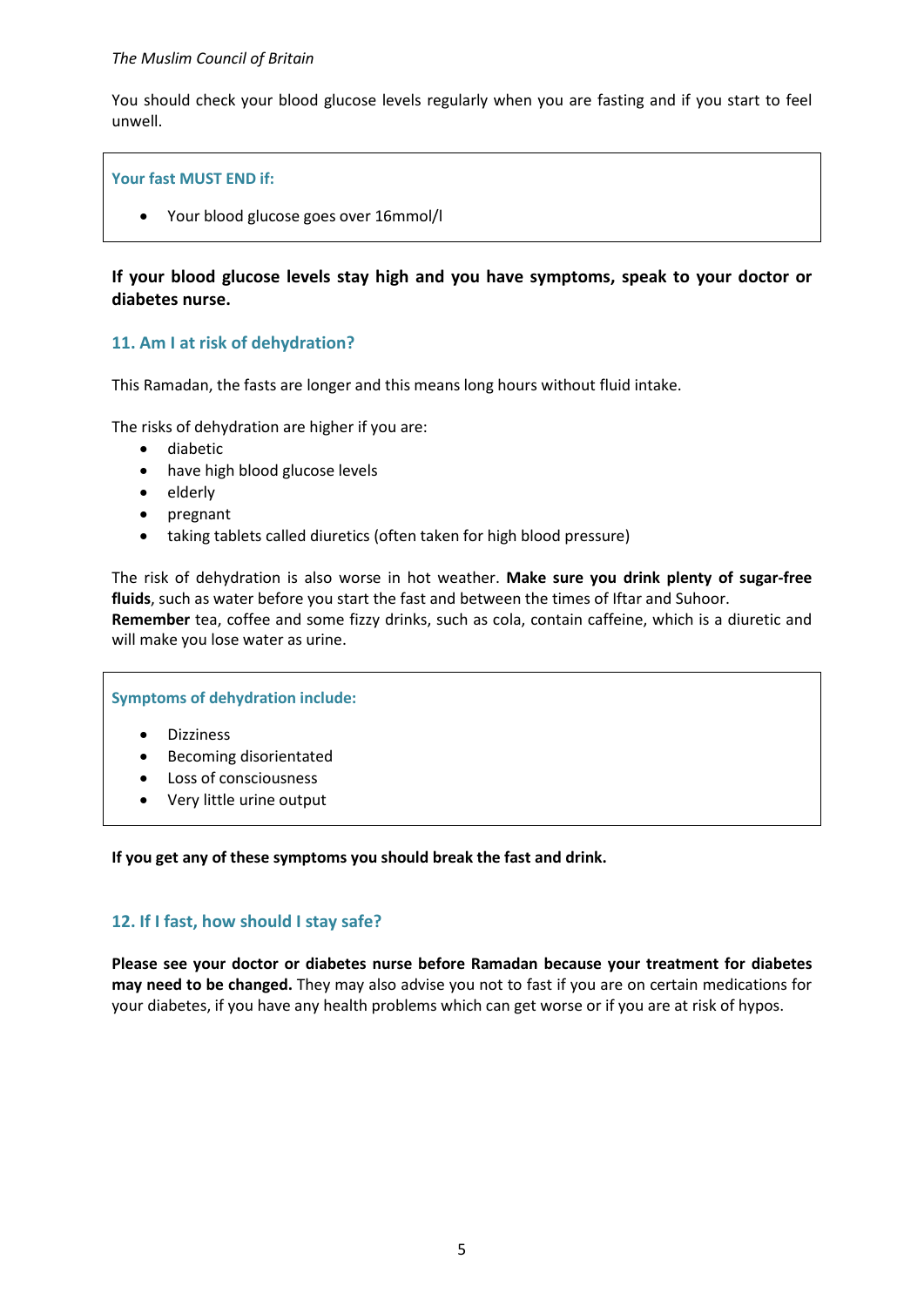#### **If you decide to fast, here are some guidelines to keep you safe:**

- Always carry glucose treatment with you
- Always have diabetes identification, such as a medical alert bracelet
- Test your blood regularly to monitor your glucose (sugar) levels. This will not break your fast
- Test your blood glucose level if you feel unwell during the fast
- If your glucose level is high or low, you MUST treat this
- If your blood glucose levels falls less than 3.5mmol/l, end the fast immediately and treat the low blood glucose level
- If your blood glucose levels get higher than 16 mmol/l, end the fast immediately
- If you become dehydrated, end the fast immediately
- You should never stop your insulin, but you MUST speak to your doctor because you may need to change the dose and times of your insulin injections

# **13. Is it OK to test my blood glucose in Ramadan while I am fasting?**

Yes, testing your blood glucose levels regularly is important and will keep you safe whilst fasting. This will not break you fast.

# **14. Do I need to wake up for Suhoor (Sehri)**

As Ramadan will now be in the summer months for some years, the fasts can be as long as 17 hours in the UK. Long hours without eating in a diabetic people, increases the risk of hypoglycaemia. You must try to eat a meal at Suhoor just before sunrise and not at midnight, as this will help to keep your glucose levels more balanced through the fast.

# **15. What types of food should I eat at Suhoor (Sehri)?**

At Suhoor you should eat starchy carbohydrates (complex carbohydrates) which release energy slowly together with fruit and vegetables. This includes pitta bread, chapattis, rice, semolina and cereals. This will help keep your blood glucose levels more stable through the fast. As with all meals, eat sensibly, do not over eat and remember to drink plenty of water. Please see your dietician for further advice.

#### **16. What types of food should I eat at Iftar?**

Remember to eat sensibly and healthily all year round but also in Ramadan. Overeating and eating the wrong foods in large quantities will not only make you put on weight but will also lead to big increases and imbalances in your blood glucose levels. Remember that Ramadan is also about selfcontrol and discipline. Please see your dietician for further advice.

Below are a few suggestions to prevent the big changes in blood glucose levels: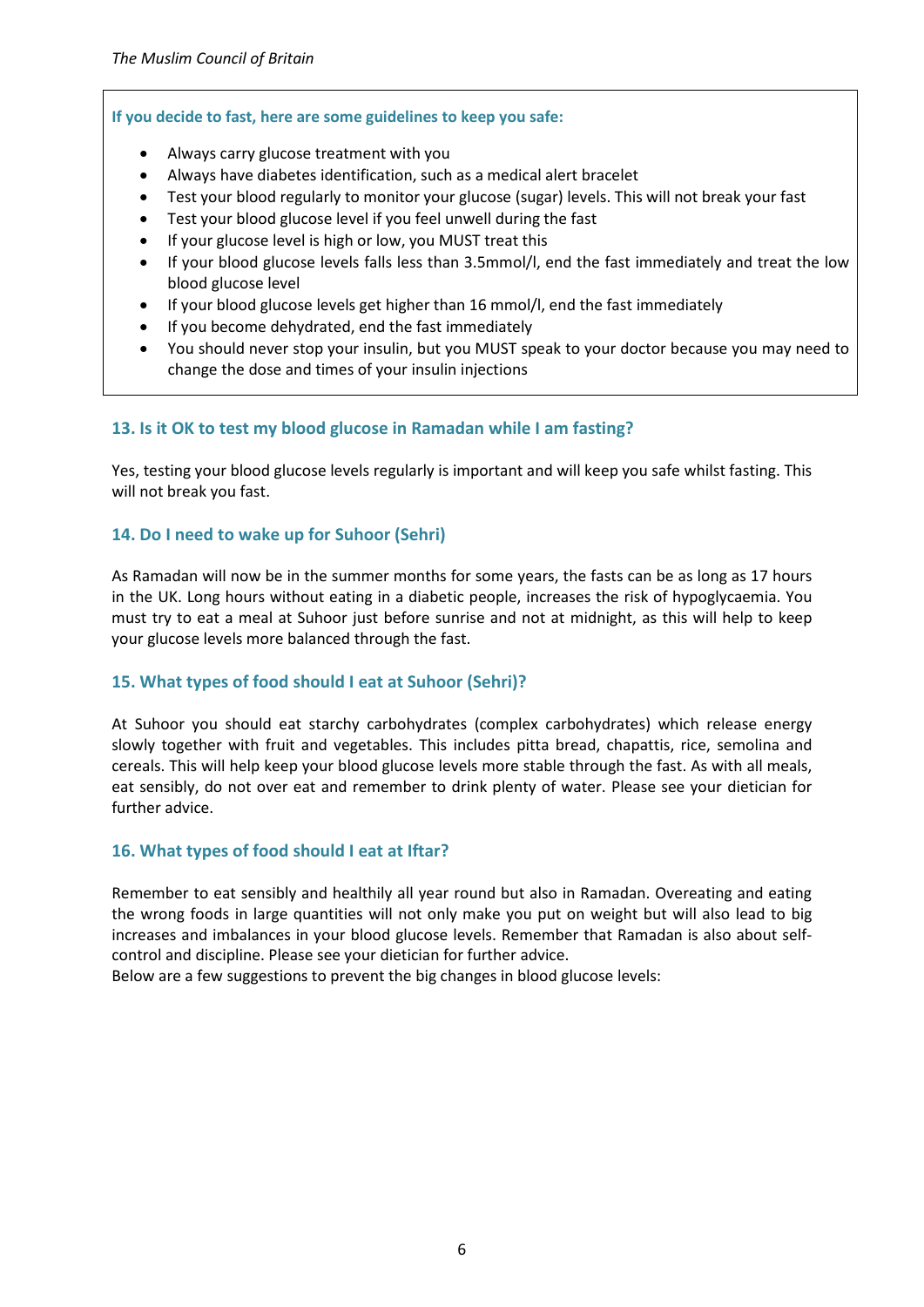- Dates to break the fast contain a lot of sugar. Have a sensible portion (1-2 dates)
- Do not eat too many sugary foods; have a maximum of one small sweet, such as Indian mithai (ladoo, jelaibi and burfi), baklava, rusks, cakes, biscuits, chocolate and desserts, such as rice pudding, kheer, sweet vermicelli
- Avoid fried foods such as paratha, puri, samosas, chevera, pakoras, katlamas, fried kebabs, fried chicken and chips
- Eat more starchy food such as basmati rice, chapatti, bread, semolina and pasta
- Have fruit, vegetables and dhal in your meals
- Reduce the amount of salt in your cooking and preparation of food
- Reduce the amount of oil used in your cooking and avoid using ghee and butter

# **17. What types of drinks can I have?**

Fasting can put you at risk of dehydration, particularly now that Ramadan is falling in the summer months in the UK, with long hours of fasting and also if you have high blood glucose levels. Drink plenty of fluids (sugar-free), particularly water at Suhoor and after Iftar.

#### **Advice about drinks:**

- Avoid drinking tea or coffee, these contain caffeine and can make you dehydrated
- Drink sugar-free drinks
- Some sugar-free drinks, such as diet cola also contain caffeine, so avoid these
- Moderate the amount of fruit juices you drink as these contain naturally-occurring sugars

# **18. What types of food should I eat at Eid-ul-Fitr?**

Many of the foods eaten in the celebration can make your blood glucose levels high and make you put on weight. Be sensible and moderate the amounts you eat on this auspicious day.

# **19. Can I pray Taraweeh?**

Remember Taraweeh can be a strenuous activity and you could become dehydrated or have low blood glucose levels.

#### **To avoid problems during Taraweeh, make sure you:**

- Eat starchy foods with Iftar as they are digested slowly
- Drink plenty of water following Iftar
- Take a bottle of water and glucose treatment with you to Taraweeh

**If you are having low blood glucose levels after Taraweeh, you may need to adjust your diabetes treatment. You must see your diabetes doctor or nurse.**

#### **20. Can I walk to Taraweeh?**

Unless you have foot problems related to your diabetes, walking to Taraweeh is a good exercise. **Remember** if you are taking insulin, walking long distances or walking regularly, you may need to reduce your insulin dose or take a piece of fruit before you walk to stop your blood glucose going low. **Make sure that you carry hypo treatment with you at all times.**